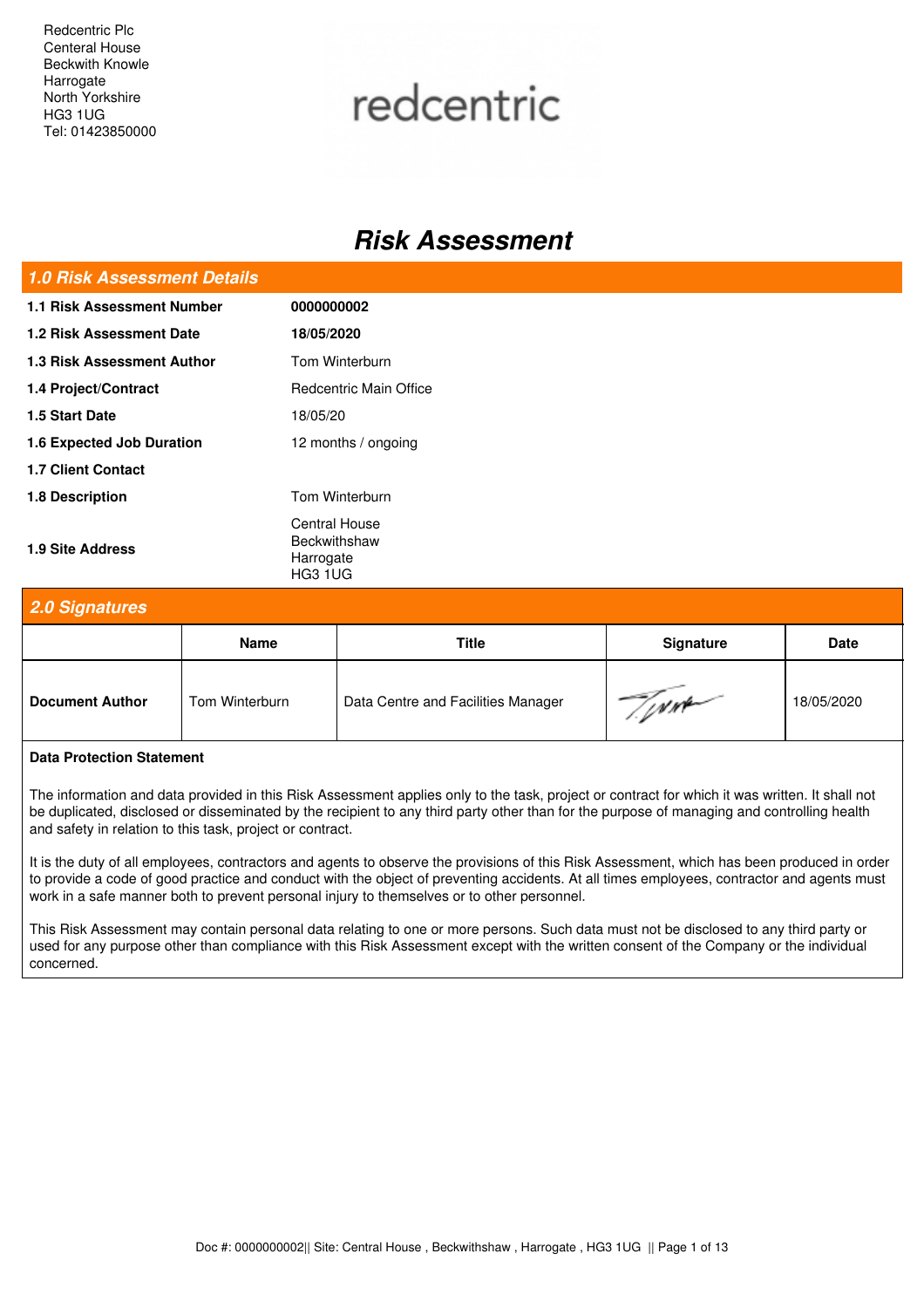ALL OFFICE STAFF MUST READ AND SIGN RISK ASSESSMEMT *4.0 Individuals or Groups Affected By This Assessment*

### **Groups Affected**

Redcentric Plc Employees

Members of Public

#### **Main Contractor**

Redcentric Plc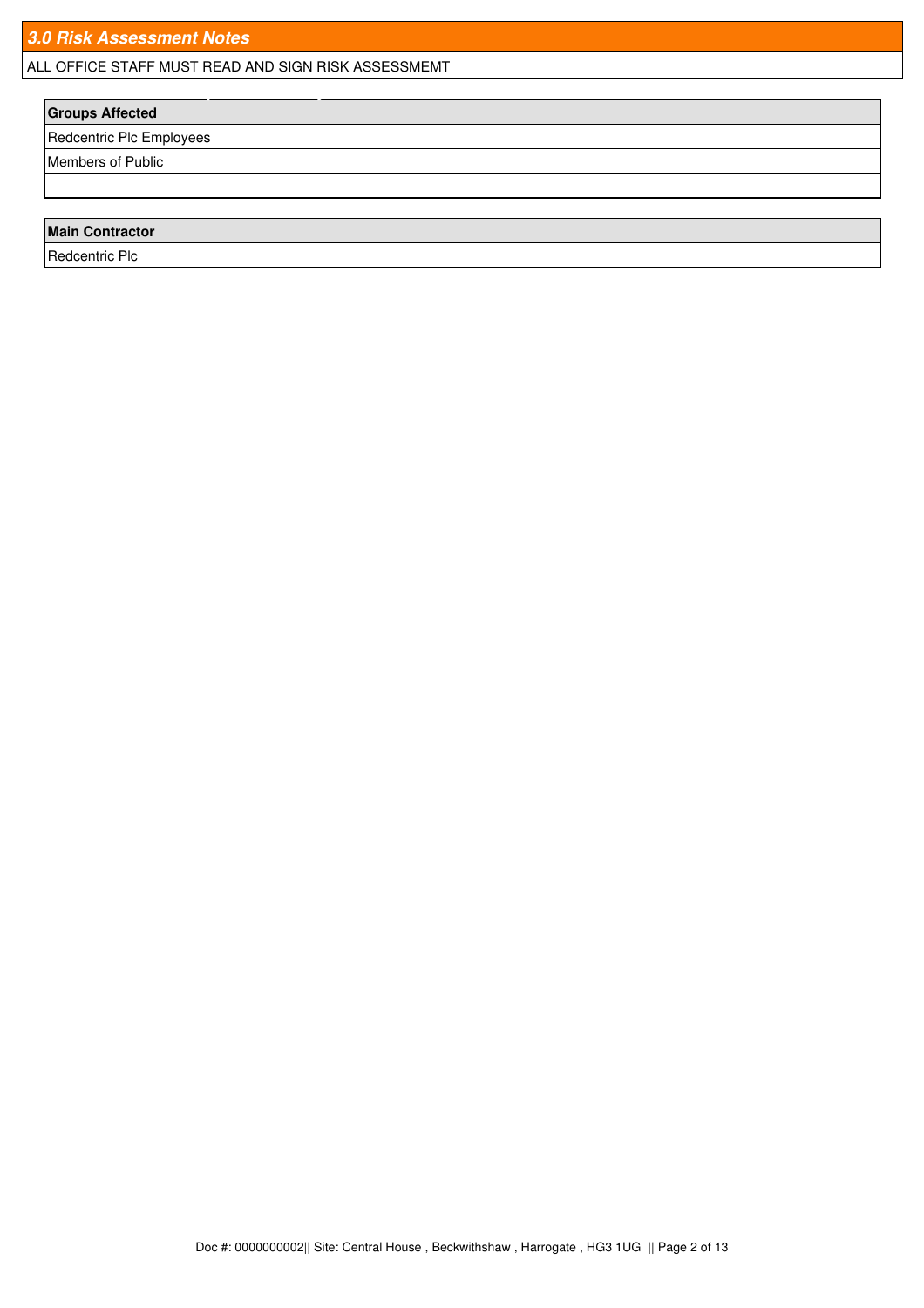## *5.0 Hazards and Control Procedures :*

|   | <b>Pre-Control</b> |           | <b>Hazard: Coronavirus Covid-19 Canteen Arrangements</b>                                                                                                                          |   | <b>Residual Risk</b> |           |  |
|---|--------------------|-----------|-----------------------------------------------------------------------------------------------------------------------------------------------------------------------------------|---|----------------------|-----------|--|
| P | S                  | <b>RR</b> | Serious ill health/death                                                                                                                                                          | P | S                    | <b>RR</b> |  |
| 4 | 4                  | 16        | <b>Control Procedures</b>                                                                                                                                                         | 2 | 4                    | 8         |  |
|   |                    |           | Break times should be staggered to reduce congestion and contact at all times.                                                                                                    |   |                      |           |  |
|   |                    |           | Frequently clean surfaces that are touched regularly, using standard cleaning<br>products e.g. kettles, refrigerators, microwaves.                                                |   |                      |           |  |
|   |                    |           | Hand cleaning facilities or hand sanitiser will be available at the entrance to any<br>room where people eat and should be used by workers when entering and leaving<br>the area. |   |                      |           |  |
|   |                    |           | A distance of 2 metres should be maintained between users, wherever possible.                                                                                                     |   |                      |           |  |
|   |                    |           | All rubbish should be put straight in the bin and not left for someone else to clear<br>up.                                                                                       |   |                      |           |  |
|   |                    |           | Crockery, eating utensils, cups etc. should not be used unless they are<br>disposable or are washed and dried between use.                                                        |   |                      |           |  |
|   |                    |           | Tables should be cleaned between each use.                                                                                                                                        |   |                      |           |  |

|   | <b>Pre-Control</b> |           | <b>Hazard: Coronavirus Covid-19 Close Working</b>                                                                                                                                | <b>Residual Risk</b> |                      |           |
|---|--------------------|-----------|----------------------------------------------------------------------------------------------------------------------------------------------------------------------------------|----------------------|----------------------|-----------|
| P | S                  | <b>RR</b> | Serious ill health/death                                                                                                                                                         | P                    | S                    | <b>RR</b> |
|   |                    |           | <b>Control Procedures</b>                                                                                                                                                        |                      |                      |           |
| 4 | 4                  | 16        | The company will remind the workforce of the specific control measures<br>necessary to protect them, their colleagues & families.                                                | 2                    | 4                    | 8         |
|   |                    |           | Workers who are unwell with symptoms of Coronavirus (Covid-19) should not<br>travel to or attend the workplace.                                                                  |                      |                      |           |
|   |                    |           | Where the social distancing measures (2 metres) cannot be applied, the number<br>of workers involved in these tasks will be minimised.                                           |                      |                      |           |
|   |                    |           | Where the social distancing measures (2 metres) cannot be applied, common<br>touchpoints, doors, buttons, handles, vehicle cabs, tools & equipment will be<br>regularly cleaned. |                      |                      |           |
|   |                    |           | Where the social distancing measures (2 metres) cannot be applied, ventilation in<br>enclosed spaces should be increased.                                                        |                      |                      |           |
|   |                    |           | Where the social distancing measures (2 metres) cannot be applied, Workers will<br>wash their hands before and after using any equipment.                                        |                      |                      |           |
|   | <b>Pre-Control</b> |           | Hazard: Coronavirus Covid-19 First Aid and Emergency<br><b>Service Response</b>                                                                                                  |                      | <b>Residual Risk</b> |           |
| P | S                  | <b>RR</b> | Serious ill health/death                                                                                                                                                         | P                    | S                    | <b>RR</b> |
|   |                    |           | <b>Control Procedures</b>                                                                                                                                                        |                      |                      |           |
| 4 | 4                  | 16        | When planning site activities, the provision of adequate first aid resources must<br>be agreed between the relevant parties on site.                                             | 2                    | 4                    | 8         |
|   |                    |           | Emergency plans including contact details will be kept up to date.                                                                                                               |                      |                      |           |
|   |                    |           | The company will give consideration to potential delays in emergency services<br>response, due to the pressure on resources and plan accordingly.                                |                      |                      |           |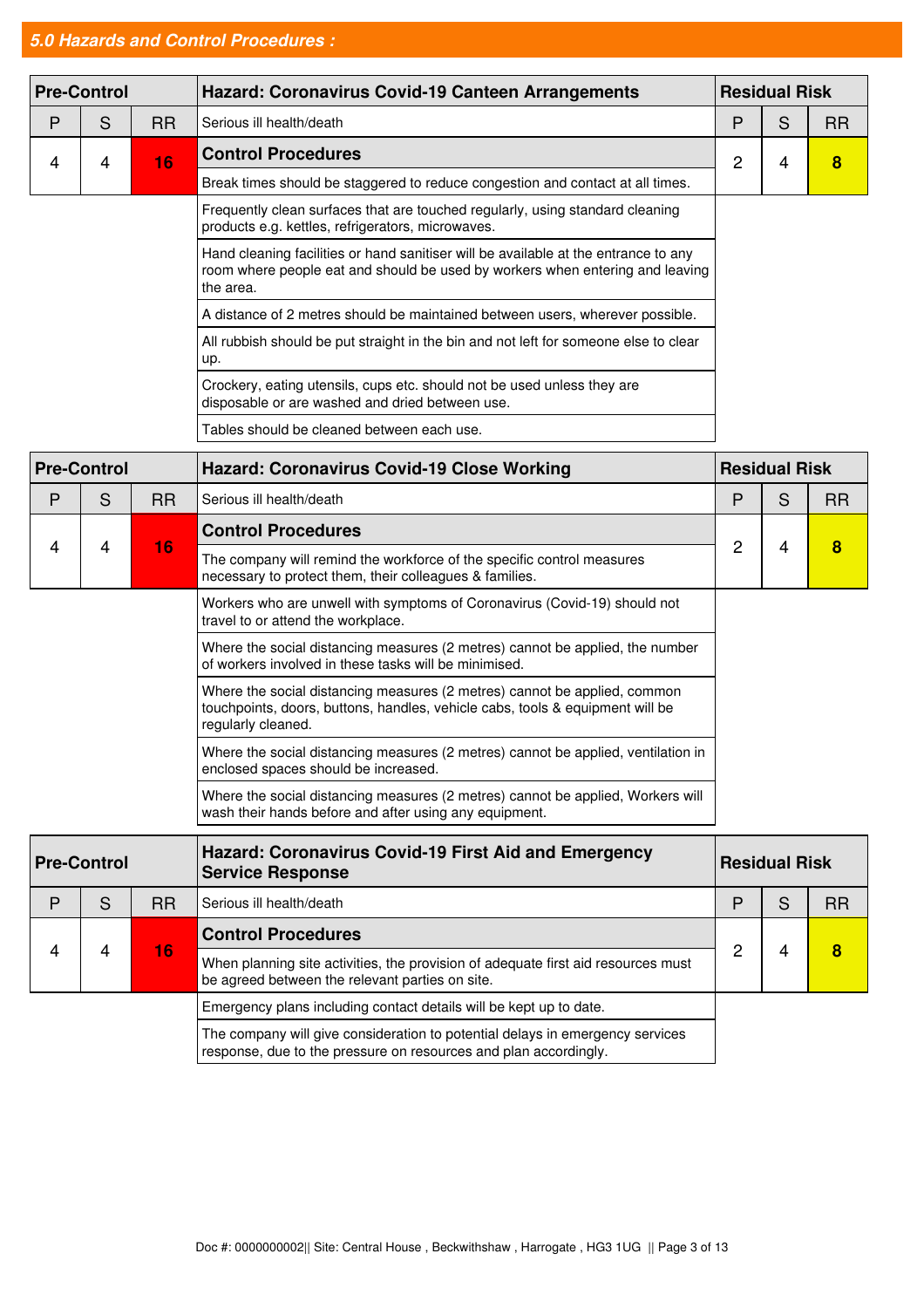|   | <b>Pre-Control</b> |           | Hazard: Coronavirus Covid-19 Isolation & III coworkers                                                                                                                                                                                                                                                                                                                                                                                                                               | <b>Residual Risk</b> |                      |           |
|---|--------------------|-----------|--------------------------------------------------------------------------------------------------------------------------------------------------------------------------------------------------------------------------------------------------------------------------------------------------------------------------------------------------------------------------------------------------------------------------------------------------------------------------------------|----------------------|----------------------|-----------|
| P | S                  | <b>RR</b> | Serious ill health/death                                                                                                                                                                                                                                                                                                                                                                                                                                                             | P                    | S                    | <b>RR</b> |
|   |                    |           | <b>Control Procedures</b>                                                                                                                                                                                                                                                                                                                                                                                                                                                            |                      |                      |           |
| 4 | 4                  | 16        | If a worker develops a high temperature or a persistent cough while at work, they<br>should return home immediately and avoid touching anything. Any coughing or<br>sneezing should be done into a tissue and put it in a bin, or if they do not have<br>tissues, cough and sneeze into the crook of their elbow. They must then follow the<br>guidance on self-isolation and not return to work until their period of self-isolation<br>has been completed.                         | 2                    | 4                    | 8         |
|   |                    |           | Anyone who has a high temperature or a new persistent cough should NOT come<br>to site & follow the guidance on self-isolation. Anyone who Is a vulnerable person<br>(by virtue of their age, underlying health condition, clinical condition or are<br>pregnant) should NOT come to site & follow the guidance on self-isolation.<br>Anyone who Is living with someone in self-isolation or a vulnerable person should<br>NOT come to site & follow the guidance on self-isolation. |                      |                      |           |
|   |                    |           | If a member of staff has helped someone who was taken unwell with a new,<br>continuous cough or a high temperature, they do not need to go home unless they<br>develop symptoms themselves.                                                                                                                                                                                                                                                                                          |                      |                      |           |
|   | <b>Pre-Control</b> |           | Hazard: Coronavirus Covid-19 Personal Hygiene                                                                                                                                                                                                                                                                                                                                                                                                                                        |                      | <b>Residual Risk</b> |           |
| D | $\mathbf{C}$       | <b>DD</b> | Corious ill boolth/dooth                                                                                                                                                                                                                                                                                                                                                                                                                                                             | D                    | c                    | <b>DD</b> |

| D | S                  | RR.                       | Serious ill health/death                                                                                                                                                               | P | S | <b>RR</b> |
|---|--------------------|---------------------------|----------------------------------------------------------------------------------------------------------------------------------------------------------------------------------------|---|---|-----------|
|   |                    | <b>Control Procedures</b> |                                                                                                                                                                                        |   |   |           |
| 4 | 4                  | 16                        | Individuals must not touch eyes, mouth or nose with unwashed hands, particularly<br>after coughing or sneezing. Hands should be washed with adequate soap or<br>sanitiser immediately. |   |   | 8         |
|   |                    |                           | The company will allow regular breaks to wash hands.                                                                                                                                   |   |   |           |
|   |                    |                           | The company will Provide hand sanitiser (minimum 60% alcohol based) where<br>hand washing facilities are unavailable.                                                                  |   |   |           |
|   |                    |                           | The company will ensure adequate supplies of soap and fresh water are readily<br>available and kept topped up at all times.                                                            |   |   |           |
|   | <b>Pre-Control</b> |                           | Hazard: Coronavirus Covid-19 Travelling To & Driving At Work Residual Risk                                                                                                             |   |   |           |

| <b>Pre-Control</b> |   |           | Hazard: Coronavirus Covid-19 Travelling To & Driving At Work  Residual Risk                                                                                            |   |           |
|--------------------|---|-----------|------------------------------------------------------------------------------------------------------------------------------------------------------------------------|---|-----------|
| P                  | S | <b>RR</b> | Serious ill health/death                                                                                                                                               | D | <b>RR</b> |
| Δ                  | 4 | <b>T6</b> | <b>Control Procedures</b>                                                                                                                                              |   | 8         |
|                    |   |           | Wherever possible workers should travel to site alone using their own transport.                                                                                       |   |           |
|                    |   |           | Other means of transport should be used to avoid public transport e.g cycling                                                                                          |   |           |
|                    |   |           | If workers have no option but to share transport, the journeys should be shared<br>with the same individuals and with the minimum number of people at any one<br>time. |   |           |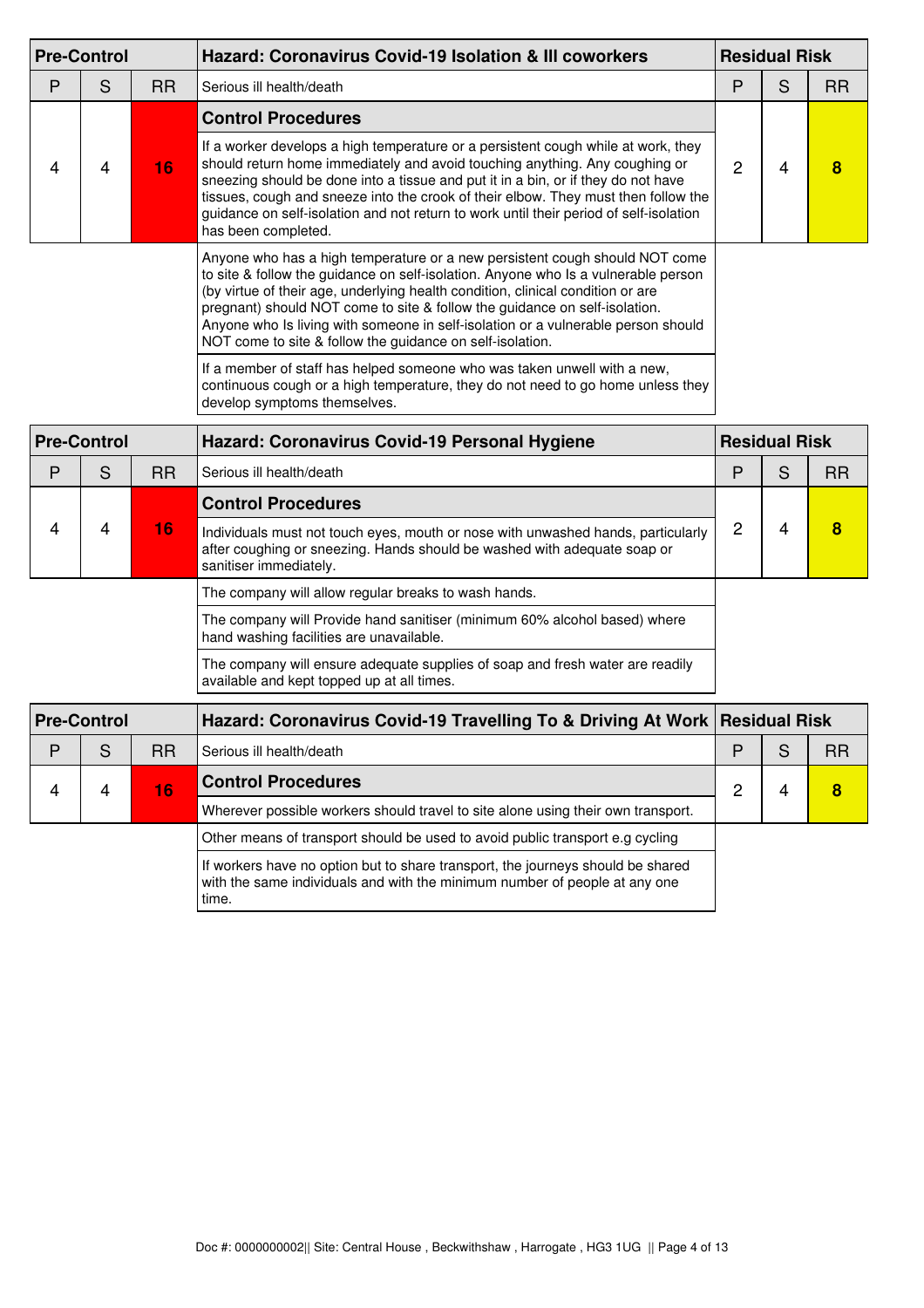| <b>Pre-Control</b> |                    |           | <b>Hazard: Coronavirus Covid-19 Welfare</b>                                                                                                                                                                                                |   | <b>Residual Risk</b> |                 |
|--------------------|--------------------|-----------|--------------------------------------------------------------------------------------------------------------------------------------------------------------------------------------------------------------------------------------------|---|----------------------|-----------------|
| P                  | S                  | <b>RR</b> | Serious ill health/death                                                                                                                                                                                                                   | P | S                    | <b>RR</b>       |
|                    |                    |           | <b>Control Procedures</b>                                                                                                                                                                                                                  |   |                      |                 |
| 4                  | 4                  | 16        | Provide suitable and sufficient rubbish bins in changing areas with regular<br>removal and disposal.                                                                                                                                       | 2 | 4                    | 8               |
|                    |                    |           | The company will restrict the number of people using toilet facilities at any one<br>time (e.g. use a welfare attendant and use signage), such as floor markings, to<br>ensure 2 metre distance is maintained between people when queuing. |   |                      |                 |
|                    |                    |           | Wash hands before and after using the toilet facilities.                                                                                                                                                                                   |   |                      |                 |
|                    |                    |           | Enhance the cleaning regimes for toilet facilities particularly door handles, locks<br>and the toilet flush.                                                                                                                               |   |                      |                 |
|                    | <b>Pre-Control</b> |           | <b>Hazard: Slips Trips and Falls.</b>                                                                                                                                                                                                      |   | <b>Residual Risk</b> |                 |
| P                  | S                  | <b>RR</b> | Bruising, Cuts, Broken Limbs - Caused by items left on the floor, water, oil and<br>other slippery surface or poor footwear                                                                                                                | P | S                    | <b>RR</b>       |
|                    | 3                  |           | <b>Control Procedures</b>                                                                                                                                                                                                                  |   |                      |                 |
| 4                  |                    | 12        | The area of work will be kept clean and tidy, cables will be managed so as not to<br>cause a trip hazard                                                                                                                                   | 2 | 3                    | $6\phantom{1}6$ |
|                    |                    |           | Staff must wear suitable footwear with non slip soles.                                                                                                                                                                                     |   |                      |                 |
|                    |                    |           | Staff will ensure that good standards of housekeeping are maintained at all times,<br>cables and other equipment will be managed so as not to cause a trip hazard                                                                          |   |                      |                 |
|                    |                    |           | Ensure that any spillages are cleaned up, using spill kit where required, post<br>warning signs and leave in place until area is safe                                                                                                      |   |                      |                 |
|                    |                    |           | Prioritise removal of floor contamination as quickly and thoroughly as possible in<br>pedestrians areas                                                                                                                                    |   |                      |                 |
|                    |                    |           | Ensure any spillage of hazardous products are contained and cleaned up<br>immediately using suitable spill kit                                                                                                                             |   |                      |                 |
|                    |                    |           | Ensure walkways and Emergency Escape routes are kept clear of obstruction at<br>all times                                                                                                                                                  |   |                      |                 |
|                    |                    |           | Staff will remove debris to prevent trip / slip hazards and transfer to local waste<br>bins.                                                                                                                                               |   |                      |                 |
|                    |                    |           | Stair nosings are highlighted to identify changes in levels                                                                                                                                                                                |   |                      |                 |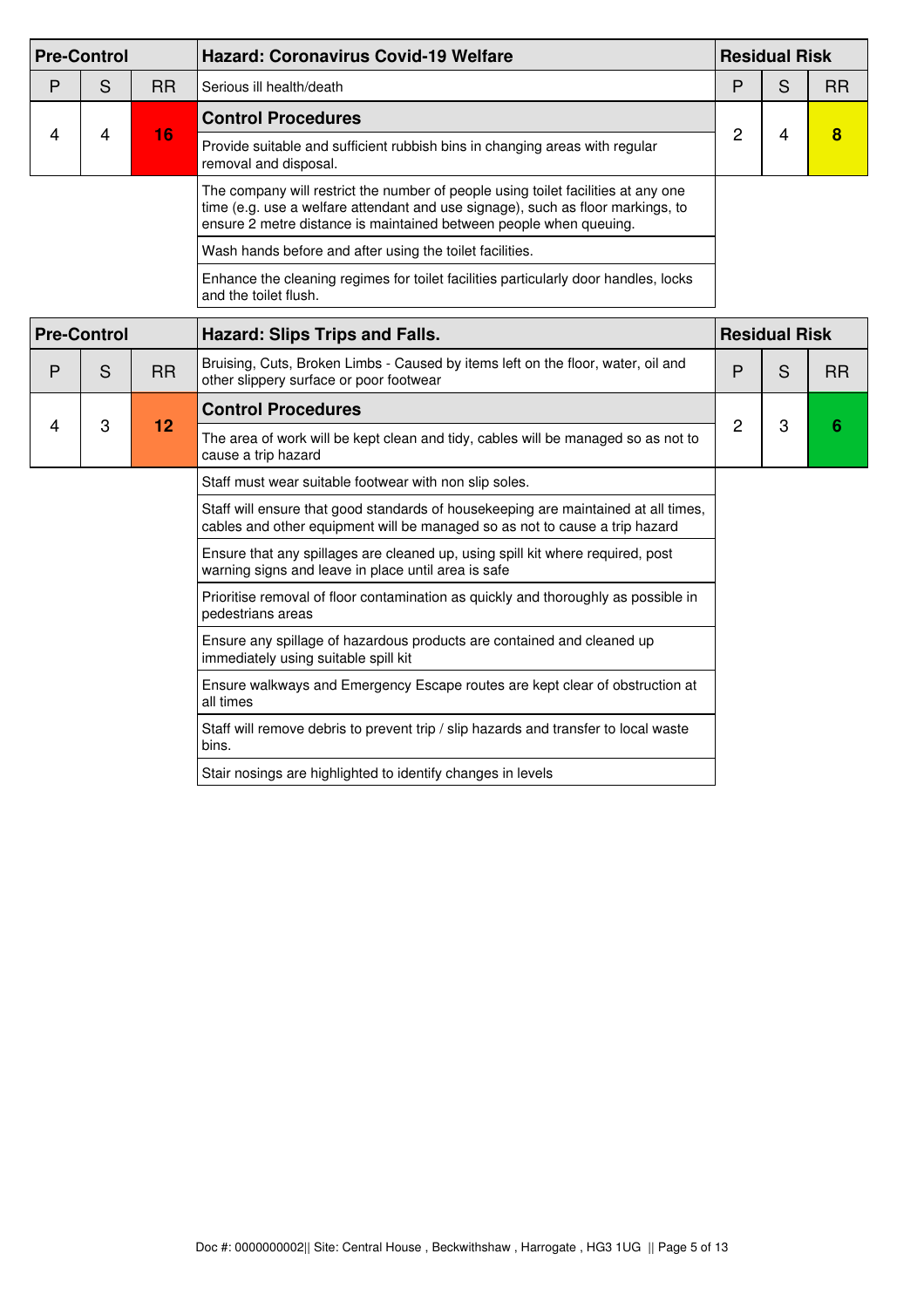|   | <b>Pre-Control</b> |           | <b>Hazard: Manual Handling</b>                                                                                                 |   | <b>Residual Risk</b> |           |  |
|---|--------------------|-----------|--------------------------------------------------------------------------------------------------------------------------------|---|----------------------|-----------|--|
| P | S                  | <b>RR</b> | Muscular skeletal disorders - Twisting, Over-reaching, muscular problems, poor<br>techniques load too heavy                    | Ρ | S                    | <b>RR</b> |  |
| 4 | 3                  | 12        | <b>Control Procedures</b>                                                                                                      | 2 | 3                    |           |  |
|   |                    |           | Assess the best way to lift, with the maximum weight nearest the body.                                                         |   |                      |           |  |
|   |                    |           | Ensure that the route to be taken while lifting is clear of any obstructions.                                                  |   |                      |           |  |
|   |                    |           | All staff have been trained in correct lifting methods                                                                         |   |                      |           |  |
|   |                    |           | Team lifting to be used when loads are heavy or awkward.                                                                       |   |                      |           |  |
|   |                    |           | Staff will not lift beyond their capabilities, and will seek help for any load they<br>consider too heavy or hazardous to lift |   |                      |           |  |
|   |                    |           | Staff must assess each manual handling situation and use mechanical aids for<br>lifting where appropriate                      |   |                      |           |  |
|   |                    |           | Where possible, mechanical lifting aids will be used to deliver and position heavy<br>items.                                   |   |                      |           |  |

| <b>Pre-Control</b> |   |           | <b>Hazard: Driving Company Vehicles</b>                                                                                                                                                      |   | <b>Residual Risk</b> |           |  |
|--------------------|---|-----------|----------------------------------------------------------------------------------------------------------------------------------------------------------------------------------------------|---|----------------------|-----------|--|
| P                  | S | <b>RR</b> | RTA, injury, injury to others                                                                                                                                                                | D |                      | <b>RR</b> |  |
|                    |   |           | <b>Control Procedures</b>                                                                                                                                                                    |   |                      |           |  |
|                    | 5 | 20        | All vehicles used for company business are maintained and serviced on a regular<br>basis                                                                                                     |   |                      | 5         |  |
|                    |   |           | Drivers will carry out vehicle checks prior to starting work including tyres<br>pressures and damage, oil and water levels, headlights side lights and indicators,<br>windscreen washers etc |   |                      |           |  |

| <b>Pre-Control</b> |   |           | <b>Hazard: Electrocution</b>                                                                                                                                                                                                               |  | <b>Residual Risk</b> |    |  |
|--------------------|---|-----------|--------------------------------------------------------------------------------------------------------------------------------------------------------------------------------------------------------------------------------------------|--|----------------------|----|--|
| Р                  | S | <b>RR</b> | Death, Serious Injury, Burns - Contact with live conductors and earth may cause<br>electrocution or burns. Electrocution may cause heart stoppage through electric<br>shock.                                                               |  | S                    | RR |  |
|                    | 5 | 20        | <b>Control Procedures</b>                                                                                                                                                                                                                  |  |                      | 5  |  |
|                    |   |           | Electrical work will be carried out by trained and qualified electricians.                                                                                                                                                                 |  |                      |    |  |
|                    |   |           | Staff must report any evident electrical problem to their immediate supervisor.<br>Broken plugs, frayed flex, discoloured or overheated cables and other defective or<br>unsuitable equipment should be immediately withdrawn from service |  |                      |    |  |
|                    |   |           | When using 240 volt equipment, a Residual Current Device (RCD) must be used<br>at the power outlet to protect the operator from electric shock. The device should<br>be tested before operation to ensure the trip works.                  |  |                      |    |  |

All electrical equipment is inspected and PAT tested annually.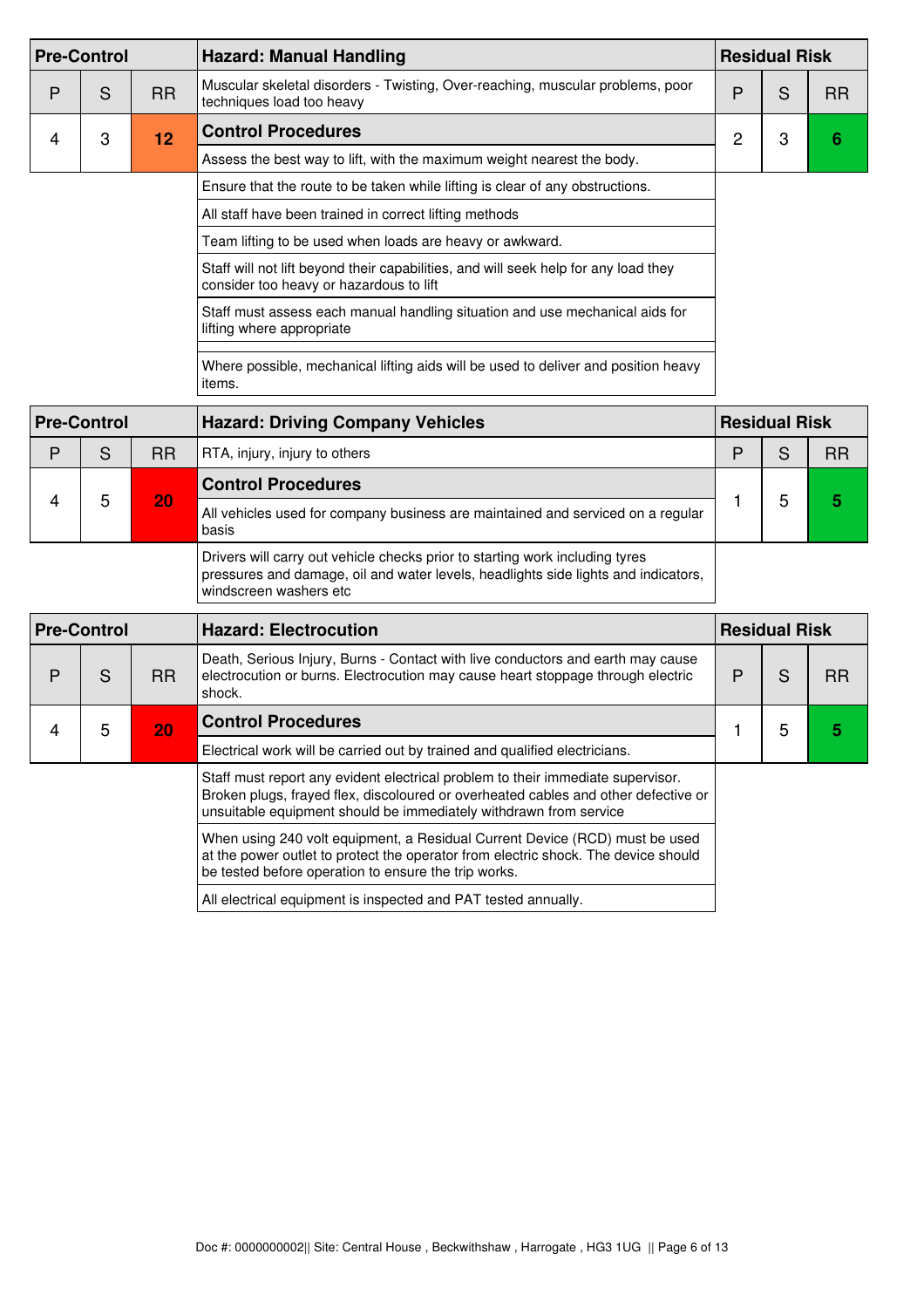|   | <b>Pre-Control</b> |           | <b>Hazard: Domestic appliances</b>                                                                                                                                                                                                                                                                                                                                                                                                                                           |                      | <b>Residual Risk</b> |           |
|---|--------------------|-----------|------------------------------------------------------------------------------------------------------------------------------------------------------------------------------------------------------------------------------------------------------------------------------------------------------------------------------------------------------------------------------------------------------------------------------------------------------------------------------|----------------------|----------------------|-----------|
| P | S                  | <b>RR</b> | Electric shock, burns, cuts                                                                                                                                                                                                                                                                                                                                                                                                                                                  | P                    | S                    | <b>RR</b> |
|   |                    |           | <b>Control Procedures</b>                                                                                                                                                                                                                                                                                                                                                                                                                                                    |                      |                      |           |
| 4 | 5                  | 20        | When using any domestic electrical appliance, it should be inspected before use,<br>checking for mechanical damage, damaged flex or plug and switches. Any defect<br>must be reported to the Client and the appliance removed from service for repair<br>by a competent person or replacement.                                                                                                                                                                               | 1                    | 5                    | 5         |
|   |                    |           | All domestic appliances available within the workplace must be inspected and<br>PAT tested at suitable intervals to ensure safety in use.                                                                                                                                                                                                                                                                                                                                    |                      |                      |           |
|   |                    |           | Power circuits should be protected by an RCD breaker at the distribution board, or<br>at the power socket to prevent electric shock in the event of faulty equipment.                                                                                                                                                                                                                                                                                                        |                      |                      |           |
|   | <b>Pre-Control</b> |           | Hazard: Coming into contact with hot parts                                                                                                                                                                                                                                                                                                                                                                                                                                   |                      | <b>Residual Risk</b> |           |
| P | S                  | <b>RR</b> | <b>Burns</b>                                                                                                                                                                                                                                                                                                                                                                                                                                                                 | P                    | S                    | <b>RR</b> |
| 4 | $\overline{c}$     | 8         | <b>Control Procedures</b>                                                                                                                                                                                                                                                                                                                                                                                                                                                    | $\overline{2}$       | $\overline{c}$       | 4         |
|   |                    |           | Any hot appliances will be left to cool before commencing cleaning.                                                                                                                                                                                                                                                                                                                                                                                                          |                      |                      |           |
|   | <b>Pre-Control</b> |           | <b>Hazard: Fire on Site</b>                                                                                                                                                                                                                                                                                                                                                                                                                                                  | <b>Residual Risk</b> |                      |           |
| P | S                  | <b>RR</b> | Accidental fires may cause Burns, Asphyxiation, Blast injuries, Respiratory<br>damage may be caused through toxic smoke.                                                                                                                                                                                                                                                                                                                                                     | P                    | S                    | <b>RR</b> |
| 4 | 4                  | 16        | <b>Control Procedures</b>                                                                                                                                                                                                                                                                                                                                                                                                                                                    | 1                    | 4                    | 4         |
|   |                    |           | Ensure all staff are aware of site fire plan                                                                                                                                                                                                                                                                                                                                                                                                                                 |                      |                      |           |
|   |                    |           | During induction the supervisor should make all staff aware of site specific fire<br>procedures                                                                                                                                                                                                                                                                                                                                                                              |                      |                      |           |
|   |                    |           | A fire risk assessment will be carried out and reviewed annually as a minimum.<br>An evacuation test will be carried out every 3 months as a minimum. Fire alarms<br>will be tested every month as a minimum. On discovering a fire all staff will leave<br>the building via the designated route and wait at the assembly point. Fire<br>marshals will only attempt to extinguish a fire if it is deemed to be safe to do so.<br>All tests will be recorded in the Fire Log |                      |                      |           |
|   |                    |           | Ensure all staff are aware of Emergency Assembly Point location                                                                                                                                                                                                                                                                                                                                                                                                              |                      |                      |           |
|   |                    |           | No Smoking Allowed other than in designated areas                                                                                                                                                                                                                                                                                                                                                                                                                            |                      |                      |           |
|   |                    |           | Fire detection and alarm system in place, inspected and tested on schedule and<br>recorded in Fire Log.                                                                                                                                                                                                                                                                                                                                                                      |                      |                      |           |
|   |                    |           | Fire fighting equipment is installed and identified by notices. Annual inspection<br>carried out and recorded to ensure ready availability. Arrangements in place for<br>renewal / replacement following use.                                                                                                                                                                                                                                                                |                      |                      |           |
|   | <b>Pre-Control</b> |           | <b>Hazard: Noise</b>                                                                                                                                                                                                                                                                                                                                                                                                                                                         |                      | <b>Residual Risk</b> |           |

| <b>Pre-Control</b> |   |    | Hazard: Noise                                                                                                       | <b>Residual Risk</b> |  |           |
|--------------------|---|----|---------------------------------------------------------------------------------------------------------------------|----------------------|--|-----------|
| D                  | S | RR | Hearing damage                                                                                                      |                      |  | <b>RR</b> |
|                    | ◠ |    | <b>Control Procedures</b>                                                                                           |                      |  |           |
|                    |   |    | High density office areas may require installation of noise absorbent partitions to<br>reduce ambient noise levels. |                      |  |           |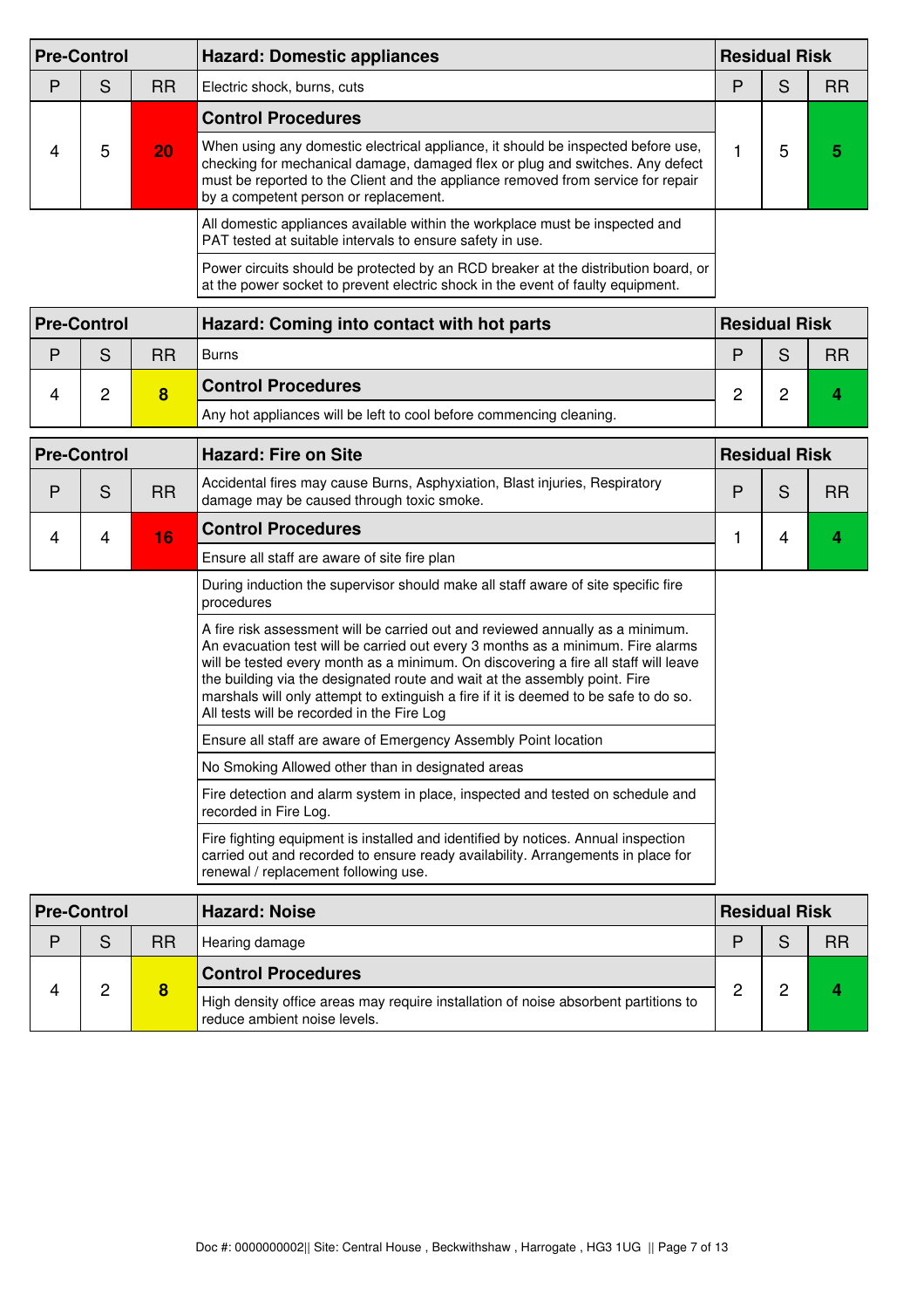|   | <b>Pre-Control</b> |           | <b>Hazard: Pregnant worker</b>                                                                                                                                                     | <b>Residual Risk</b> |                      |           |
|---|--------------------|-----------|------------------------------------------------------------------------------------------------------------------------------------------------------------------------------------|----------------------|----------------------|-----------|
| P | S                  | <b>RR</b> | Risk to mother and unborn child                                                                                                                                                    | P                    | S                    | <b>RR</b> |
|   |                    | 8         | <b>Control Procedures</b>                                                                                                                                                          |                      |                      |           |
| 4 | 2                  |           | Specific pregnant workers risk assessment will be carried out and reviewed at<br>pre-determined intervals.                                                                         | 2                    | 2                    | 4         |
|   | <b>Pre-Control</b> |           | <b>Hazard: Unfamiliarity with Place/Workers</b>                                                                                                                                    |                      | <b>Residual Risk</b> |           |
| P | S                  | <b>RR</b> | General accident potential increased.                                                                                                                                              | P                    | S                    | <b>RR</b> |
|   |                    |           | <b>Control Procedures</b>                                                                                                                                                          |                      |                      |           |
| 4 | 2                  | 8         | Staff will report to the site office/security before starting the task. Any site issues<br>will be brought to their attention and taken into account.                              | $\overline{c}$       | 2                    | 4         |
|   | <b>Pre-Control</b> |           | <b>Hazard: Emergency Treatment</b>                                                                                                                                                 | <b>Residual Risk</b> |                      |           |
| P | S                  | <b>RR</b> | Physical harm, respiratory problems                                                                                                                                                | P                    | S                    | <b>RR</b> |
|   |                    | 16        | <b>Control Procedures</b>                                                                                                                                                          |                      |                      |           |
| 4 | 4                  |           | Trained, current Emergency First Aiders will be available at all times and in<br>communication by mobile phone or walkie talkie systems.                                           |                      | 4                    | 4         |
|   |                    |           | The business will provide an Appointed Person as a minimum requirement, who<br>will be responsible for arranging emergency treatment or calling appropriate<br>emergency services. |                      |                      |           |
|   |                    |           | The business will provide a suitable First Aid kit and maintain it to ensure<br>availability of contents.                                                                          |                      |                      |           |
|   | <b>Pre-Control</b> |           | Hazard: Poor workstation/ergonomic design                                                                                                                                          |                      | <b>Residual Risk</b> |           |
| P | S                  | <b>RR</b> | Physical injury and strains                                                                                                                                                        | P                    | S                    | <b>RR</b> |
|   |                    |           | <b>Control Procedures</b>                                                                                                                                                          |                      |                      |           |
| 4 | 4                  | 16        | Use well designed ergonomic furniture and consult employees regarding furniture<br>nurchases                                                                                       |                      | 4                    | 4         |

| 10 | Use well designed ergonomic furniture and consult employees regarding furniture<br>purchases              |  |  |
|----|-----------------------------------------------------------------------------------------------------------|--|--|
|    | Individual DSE risk assessments are carried out.                                                          |  |  |
|    | Equipment correctly set-up to the legislative requirements and the ergonomic<br>requirements of the user. |  |  |
|    | Regular breaks from working solely on the DSE is encouraged.                                              |  |  |

| <b>Pre-Control</b> |   |                                                                                                                 | Hazard: Inadequate seating                                                                                  |   | <b>Residual Risk</b> |           |  |
|--------------------|---|-----------------------------------------------------------------------------------------------------------------|-------------------------------------------------------------------------------------------------------------|---|----------------------|-----------|--|
| P                  | S | <b>RR</b>                                                                                                       | Physical strain                                                                                             | D |                      | <b>RR</b> |  |
|                    |   |                                                                                                                 | <b>Control Procedures</b>                                                                                   |   |                      |           |  |
| 4                  | 4 | 16<br>Adjustable chairs available and the user is aware of how to adjust them and set to<br>the correct height. |                                                                                                             |   |                      |           |  |
|                    |   |                                                                                                                 | Regular breaks taken to change posture.                                                                     |   |                      |           |  |
|                    |   |                                                                                                                 | All workstation seating is mounted on five point roller base to ensure ease of<br>movement and positioning. |   |                      |           |  |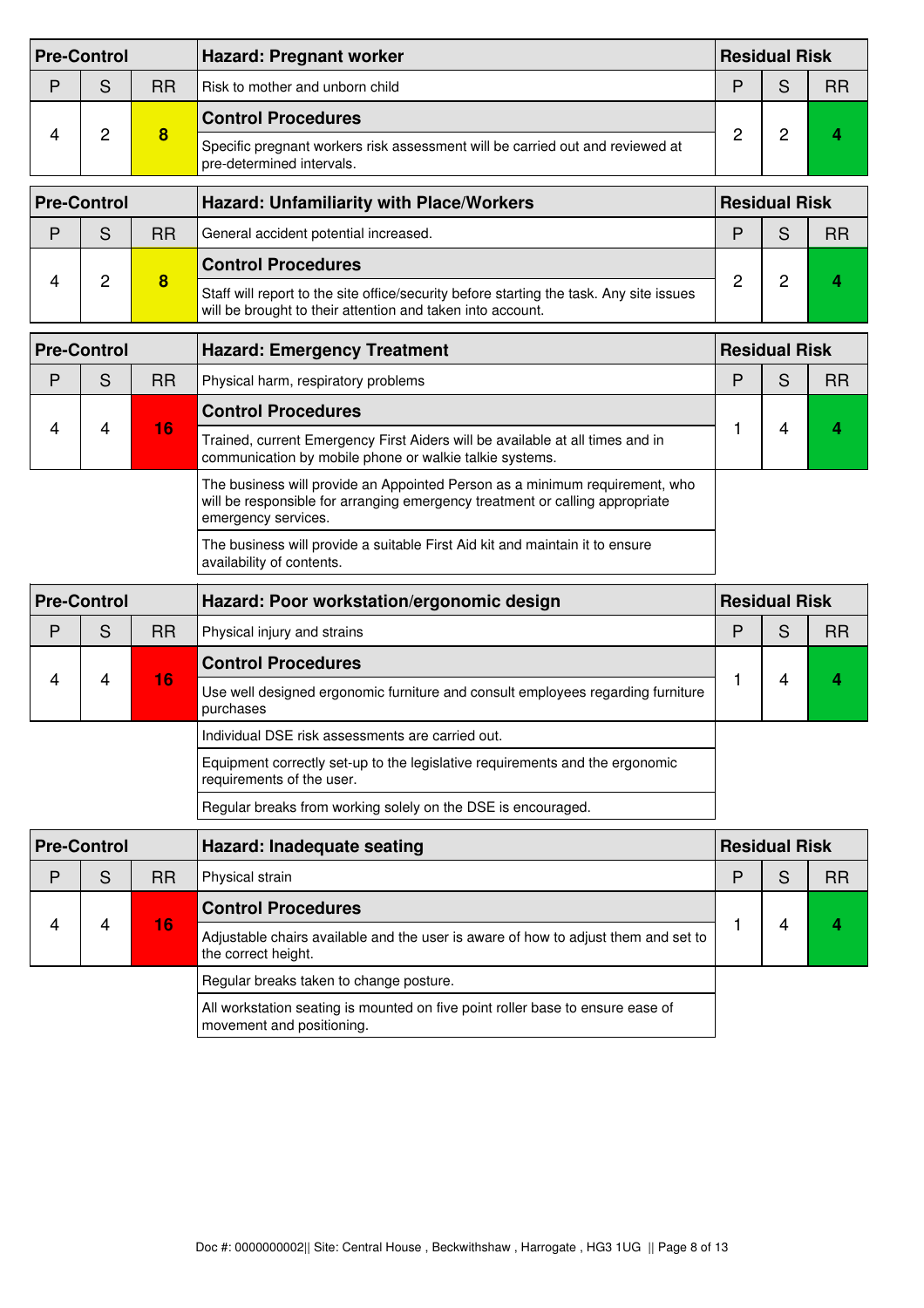| <b>Pre-Control</b> |   |           | Hazard: Using mouse for prolonged periods of time                          | <b>Residual Risk</b> |  |           |
|--------------------|---|-----------|----------------------------------------------------------------------------|----------------------|--|-----------|
| D                  | S | <b>RR</b> | Hand and wrist problems                                                    |                      |  | <b>RR</b> |
|                    | 4 | 16        | <b>Control Procedures</b>                                                  |                      |  |           |
|                    |   |           | Regular breaks taken from working solely with DSE.                         |                      |  |           |
|                    |   |           | Hand and wrist exercise information readily available for staff using DSE. |                      |  |           |

| <b>Pre-Control</b> |   |           | Hazard: Eye strain, headaches and muscoskeletal problems                                                                           | <b>Residual Risk</b> |  |           |
|--------------------|---|-----------|------------------------------------------------------------------------------------------------------------------------------------|----------------------|--|-----------|
| D                  | S | <b>RR</b> | Increased absences from work                                                                                                       | D                    |  | <b>RR</b> |
|                    | 4 | 16        | <b>Control Procedures</b>                                                                                                          |                      |  |           |
|                    |   |           | Regular breaks taken from working solely with DSE.                                                                                 |                      |  |           |
|                    |   |           | Information and guidance supplied to DSE users to advise them on how to avoid<br>eye problems, headaches and muscoskeletal issues. |                      |  |           |

Information on company DSE Policy provided to all users, and eye test provided upon request. Office lighting is in compliance with guidelines for office standards.

| <b>Pre-Control</b> |   |           | <b>Hazard: Smoking</b>                                                                    | <b>Residual Risk</b> |  |           |
|--------------------|---|-----------|-------------------------------------------------------------------------------------------|----------------------|--|-----------|
| D                  | S | <b>RR</b> | Secondary smoke/ lung disease/ cancer                                                     | D                    |  | <b>RR</b> |
|                    |   |           | <b>Control Procedures</b>                                                                 |                      |  |           |
|                    |   | 16        | No smoking Policy in place, only allowed to smoke in designated outdoor smoking<br>areas. |                      |  |           |

| <b>Pre-Control</b> |   |           | <b>Hazard: Access and egress</b>                                                              | <b>Residual Risk</b> |  |           |
|--------------------|---|-----------|-----------------------------------------------------------------------------------------------|----------------------|--|-----------|
| P                  | S | <b>RR</b> |                                                                                               | D                    |  | <b>RR</b> |
| 4                  | 4 | 16'       | <b>Control Procedures</b>                                                                     |                      |  |           |
|                    |   |           | Non slip flooring in place.                                                                   |                      |  |           |
|                    |   |           | Change in floor levels is apparent.                                                           |                      |  |           |
|                    |   |           | Emergency exits must be checked for operation and clearway both inside and<br>outside, daily. |                      |  |           |

| <b>Pre-Control</b> |   |     | Hazard: Wheelchair                                                                                                                    | <b>Residual Risk</b> |  |    |
|--------------------|---|-----|---------------------------------------------------------------------------------------------------------------------------------------|----------------------|--|----|
| D                  | S | RR. | Bumps, bruises, manual handling injuries                                                                                              |                      |  | RR |
|                    | 4 | 16  | <b>Control Procedures</b>                                                                                                             |                      |  |    |
|                    |   |     | Wheelchair access is available to office and welfare facilities.                                                                      |                      |  |    |
|                    |   |     | In event of emergency, specific arrangements will have been previously made to<br>ensure safe exit from the premises with assistance. |                      |  |    |

| <b>Pre-Control</b> |   |           | <b>Hazard: Stacking</b>                                                             | <b>Residual Risk</b> |   |           |
|--------------------|---|-----------|-------------------------------------------------------------------------------------|----------------------|---|-----------|
| D                  | S | <b>RR</b> | Bruising, Cuts, Broken Limbs, R.S.I.                                                |                      |   | <b>RR</b> |
|                    |   | 12        | <b>Control Procedures</b>                                                           |                      | റ |           |
|                    | ົ |           | When stacking materials by hand ensure good manual handling techniques are<br>used. |                      |   |           |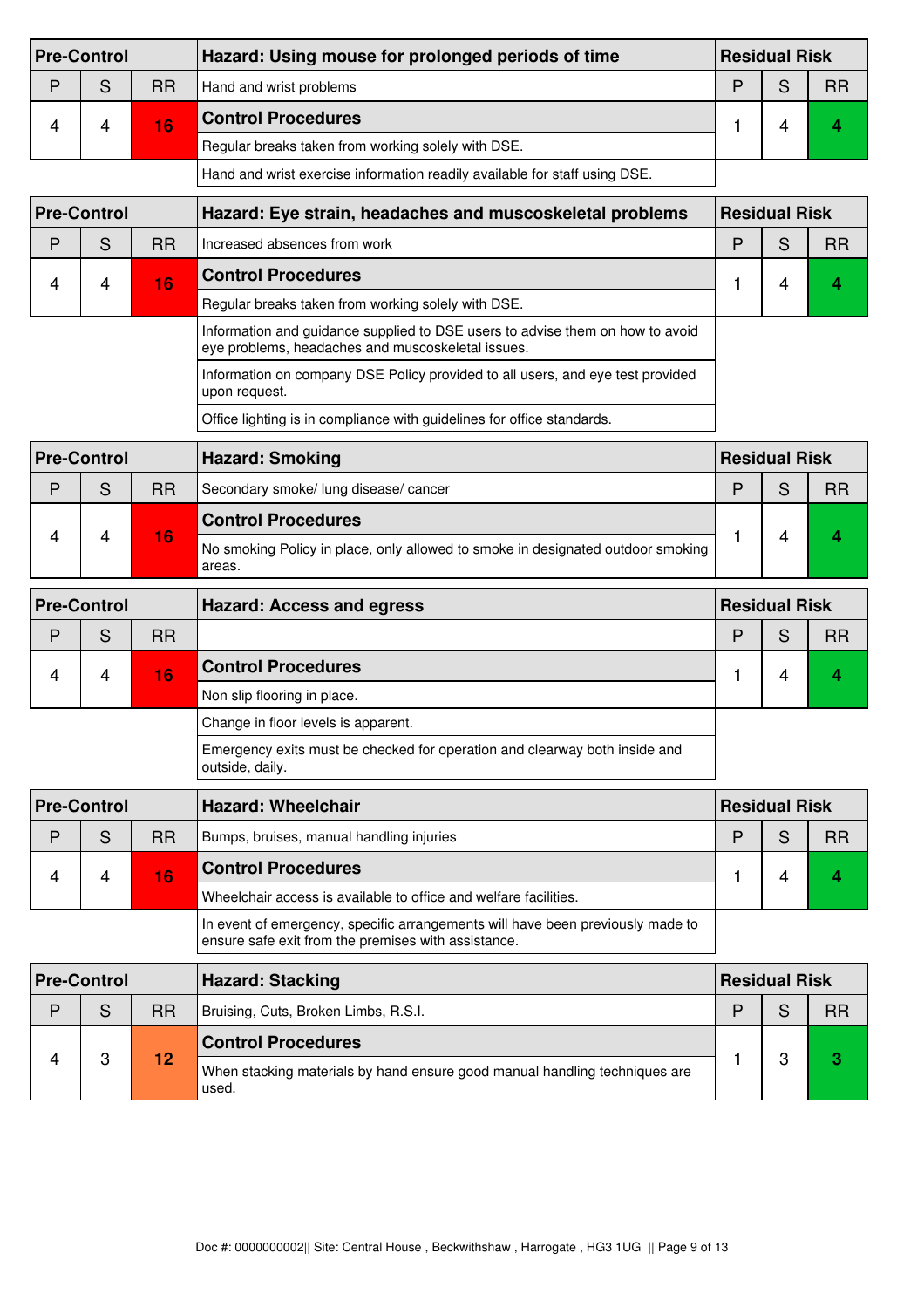|   | <b>Pre-Control</b> |           | <b>Hazard: Bullying</b>                                                                                                                                                           | <b>Residual Risk</b> |                      |                |
|---|--------------------|-----------|-----------------------------------------------------------------------------------------------------------------------------------------------------------------------------------|----------------------|----------------------|----------------|
| P | S                  | <b>RR</b> | Stress, depression.                                                                                                                                                               | P                    | S                    | <b>RR</b>      |
|   |                    |           | <b>Control Procedures</b>                                                                                                                                                         |                      |                      |                |
| 4 | 3                  | 12        | The manager or supervisor should be made aware of any instances by the victim<br>and take appropriate action.                                                                     | 1                    | 3                    | 3              |
|   | <b>Pre-Control</b> |           | <b>Hazard: Disabled persons</b>                                                                                                                                                   |                      | <b>Residual Risk</b> |                |
| P | S                  | <b>RR</b> |                                                                                                                                                                                   | P                    | S                    | <b>RR</b>      |
|   |                    |           | <b>Control Procedures</b>                                                                                                                                                         |                      |                      |                |
| 4 | 3                  | 12        | DDA compliant access to welfare facilities is available and maintained in safe<br>condition.                                                                                      | 1                    | 3                    | 3              |
|   | <b>Pre-Control</b> |           | <b>Hazard: Ventilation</b>                                                                                                                                                        |                      | <b>Residual Risk</b> |                |
| P | S                  | <b>RR</b> | Fatigue, Drowsiness - Lack of oxygen, Fire and explosion due to ignition of<br>vapours and spilled liquid fuels                                                                   | P                    | S                    | <b>RR</b>      |
|   | 2                  | 8         | <b>Control Procedures</b>                                                                                                                                                         |                      |                      |                |
| 4 |                    |           | Office humidity levels of between 40% - 70% should provide a comfortable<br>working environment. Adjustment may be necessary dependant on local<br>conditions and worker comfort. | 1                    | $\overline{2}$       | 2              |
|   | <b>Pre-Control</b> |           | Hazard: Site Waste Management/Cleanliness                                                                                                                                         | <b>Residual Risk</b> |                      |                |
| P | S                  | <b>RR</b> |                                                                                                                                                                                   | P                    | S                    | <b>RR</b>      |
| 4 | $\overline{c}$     | 8         | <b>Control Procedures</b>                                                                                                                                                         | 1                    | $\overline{2}$       | $\overline{2}$ |
|   |                    |           | All rubbish/waste to be placed in skips provided.                                                                                                                                 |                      |                      |                |
|   | <b>Pre-Control</b> |           | <b>Hazard: Working temperature</b>                                                                                                                                                |                      | <b>Residual Risk</b> |                |
| P | S                  | <b>RR</b> |                                                                                                                                                                                   | P                    | S                    | <b>RR</b>      |
|   |                    |           | <b>Control Procedures</b>                                                                                                                                                         |                      |                      |                |
| 4 | 2                  | 8         | Office temperature should be a nominal 20 C, but with consideration for local<br>conditions and worker comfort.                                                                   | 1                    | 2                    | z              |
|   | <b>Pre-Control</b> |           | <b>Hazard: Housekeeping</b>                                                                                                                                                       |                      | <b>Residual Risk</b> |                |
| P | S                  | <b>RR</b> | slips trips fracture                                                                                                                                                              | P                    | S                    | <b>RR</b>      |
|   |                    |           | <b>Control Procedures</b>                                                                                                                                                         |                      |                      |                |
| 4 | $\overline{c}$     | 8         | A high standard of housekeeping must be maintained at all times to ensure safe<br>and hygienic conditions.                                                                        | 1                    | $\overline{2}$       | $\overline{2}$ |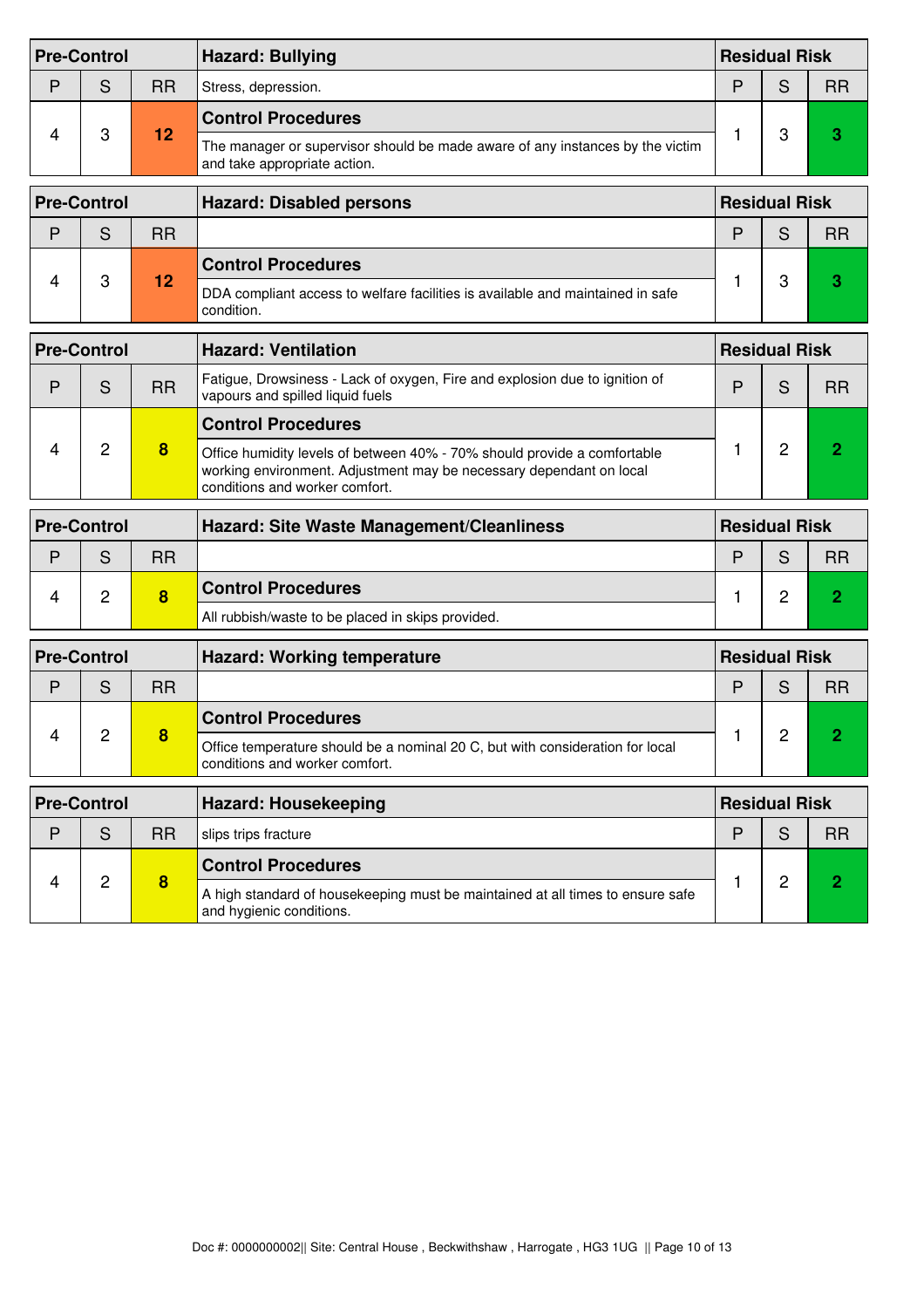| <b>Pre-Control</b> |   |           | Hazard: Refreshment/ canteen facilities                                    | <b>Residual Risk</b> |  |    |
|--------------------|---|-----------|----------------------------------------------------------------------------|----------------------|--|----|
| D                  | S | <b>RR</b> |                                                                            | D                    |  | RR |
|                    | ◠ | 8         | <b>Control Procedures</b>                                                  |                      |  |    |
|                    |   |           | Refreshment facilities and rest room/ area available.                      |                      |  |    |
|                    |   |           | Fridge provided to store own food.                                         |                      |  |    |
|                    |   |           | Regular cleaning arrangements in place to ensure high standard of hygiene. |                      |  |    |

| <b>Pre-Control</b> |   |           | Hazard: Toilet and hand washing facilities                                                       |   | <b>Residual Risk</b> |           |  |
|--------------------|---|-----------|--------------------------------------------------------------------------------------------------|---|----------------------|-----------|--|
| P                  | S | <b>RR</b> | Minor Injury                                                                                     | P | S                    | <b>RR</b> |  |
| 4                  | 2 | 8         | <b>Control Procedures</b>                                                                        |   | റ                    |           |  |
|                    |   |           | Sufficient number of male and female toilets and wash basins.                                    |   |                      |           |  |
|                    |   |           | Toilets are kept clean and well-aired.                                                           |   |                      |           |  |
|                    |   |           | Contractors will be allowed access to site facilities providing they are left clean<br>and tidy. |   |                      |           |  |
|                    |   |           | Soap, hot and cold handwash facilities are available and maintained daily.                       |   |                      |           |  |

| Probability (P)   | Severity (S)                | <b>Risk Ranking (RR = P <math>*</math> S)</b> |
|-------------------|-----------------------------|-----------------------------------------------|
| 1 Highly Unlikely | 11 Trivial                  | $1$ - No Action Required                      |
| 2 Unlikely        | 2 Minor injury              | $> 2$ - Low Priority                          |
| 3 Possible        | 3 Over 3 Day injury         | $\geq 8$ - Medium Priority                    |
| 4 Probable        | 4 Major injury or condition | >10 - High Priority                           |
| 5 Certain         | 5 Incapacity or Death       | >15 - Urgent Action Required                  |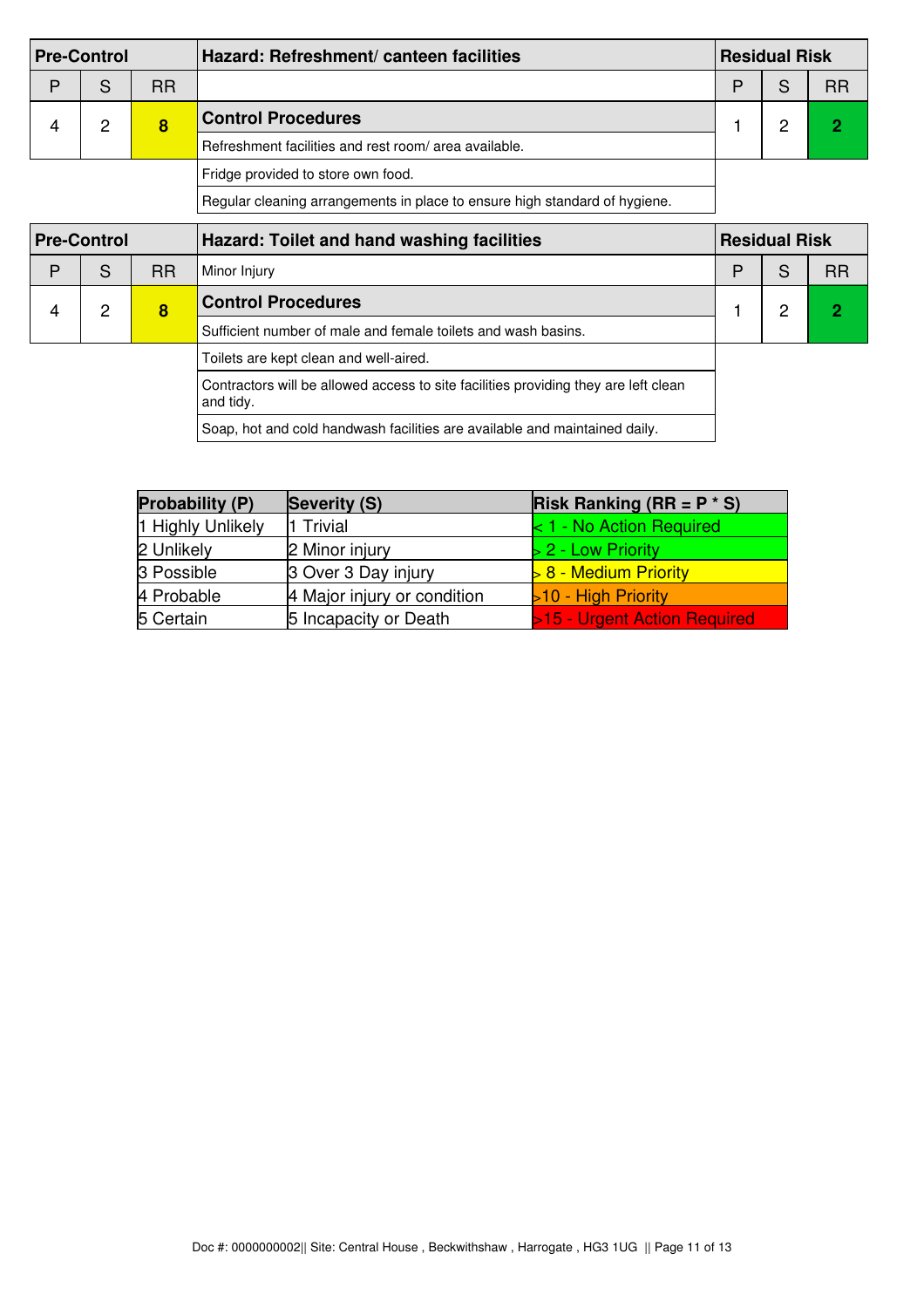## *6.0 Required PPE*